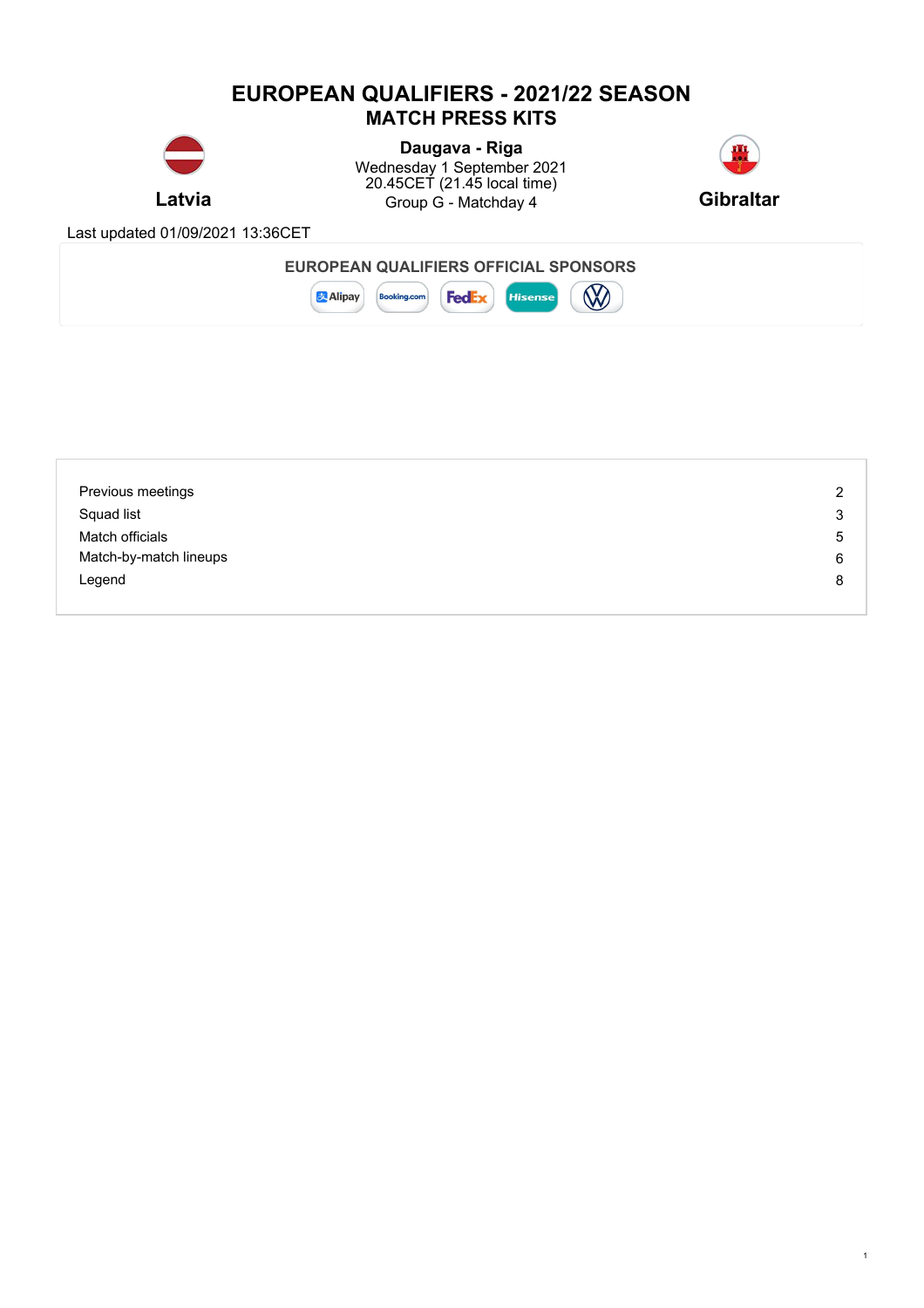# **Previous meetings**

## **Head to Head**

|              |                                               | Qualifying |  |  |      |  |  |  | <b>Final</b> | tournament |  | <b>Total</b> |  |  |  |  |  |
|--------------|-----------------------------------------------|------------|--|--|------|--|--|--|--------------|------------|--|--------------|--|--|--|--|--|
|              |                                               | Home       |  |  | Away |  |  |  |              |            |  |              |  |  |  |  |  |
|              | PId W D L PId W D L PId W D L PId W D L GF GA |            |  |  |      |  |  |  |              |            |  |              |  |  |  |  |  |
| <b>Total</b> |                                               |            |  |  |      |  |  |  |              |            |  |              |  |  |  |  |  |
| Latvia       |                                               |            |  |  |      |  |  |  |              |            |  |              |  |  |  |  |  |
| Gibraltar    |                                               |            |  |  |      |  |  |  |              |            |  |              |  |  |  |  |  |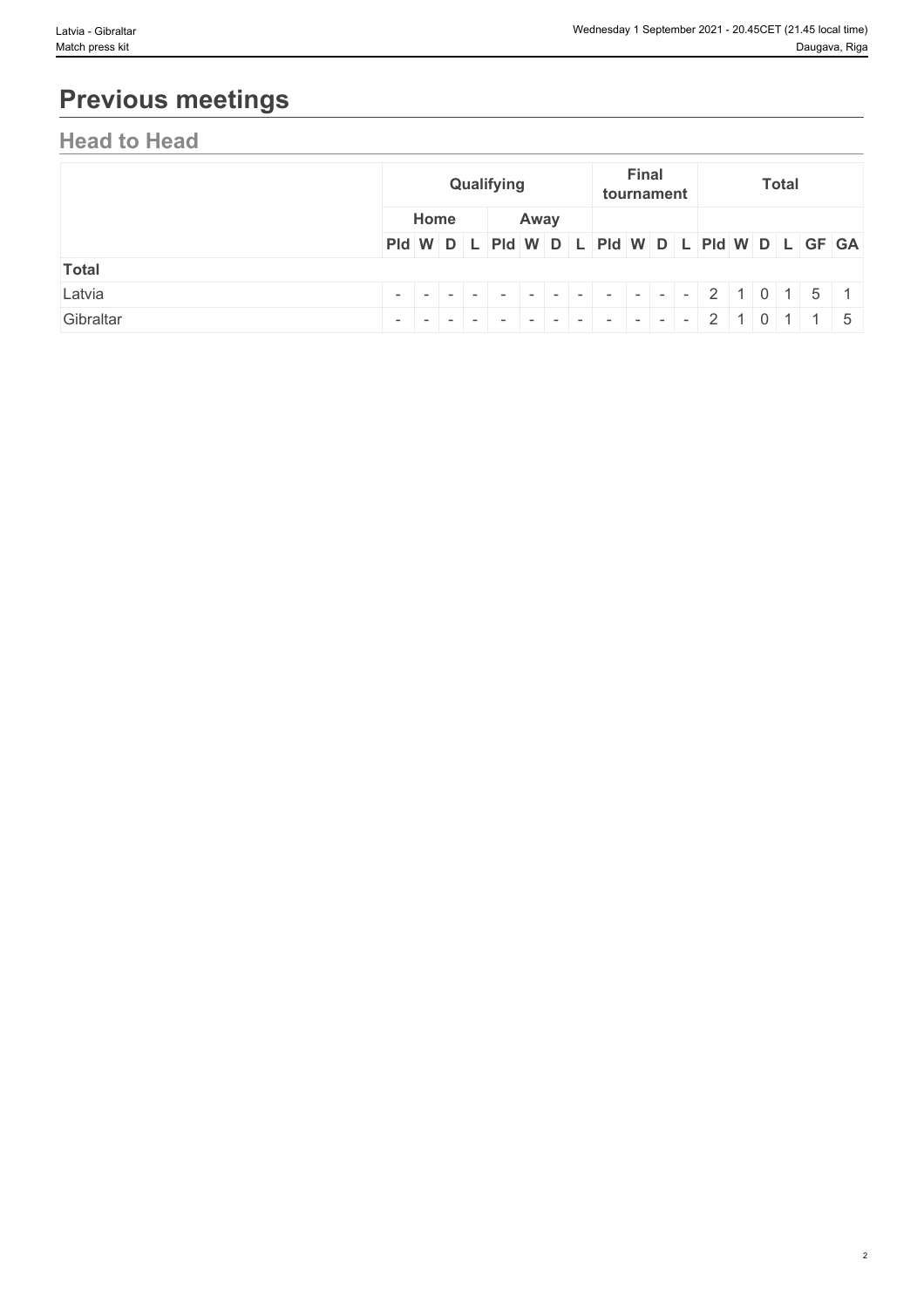# **Squad list**

#### **Latvia**

|                         |               |     |                     |                          |                     |                | <b>Current season</b> |                | Overall                                                          |                |
|-------------------------|---------------|-----|---------------------|--------------------------|---------------------|----------------|-----------------------|----------------|------------------------------------------------------------------|----------------|
|                         |               |     |                     |                          |                     | Qual.          | <b>FT</b>             |                | Team                                                             |                |
| No. Player              | <b>DoB</b>    | Age | Club                |                          |                     |                |                       |                | D Pld Gls Pld Gls Pld Gls                                        |                |
| <b>Goalkeepers</b>      |               |     |                     |                          |                     |                |                       |                |                                                                  |                |
| - Pāvels Šteinbors      | 21/09/1985 35 |     | Jagiellonia         |                          | $\overline{2}$      | $\overline{0}$ | $\overline{0}$        | $\overline{0}$ | 18                                                               | $\sim$         |
| <b>Roberts Ozols</b>    | 10/09/1995 25 |     | Riga                |                          | $\vert$ 1           | $\overline{0}$ | $\overline{0}$        | $\overline{0}$ | 8                                                                | $\sim$         |
| - Rihards Matrevics     | 18/03/1999 22 |     | Valmiera            | $\overline{\phantom{a}}$ | $\overline{0}$      | $\overline{0}$ | $\overline{0}$        | $\mathbf 0$    | $\mathcal{L} = \{ \mathcal{L} \mid \mathcal{L} = \mathcal{L} \}$ |                |
| <b>Defenders</b>        |               |     |                     |                          |                     |                |                       |                |                                                                  |                |
| - Igors Tarasovs        | 16/10/1988 32 |     | Ethnikos<br>Achnas  |                          | $\mathbf{1}$        | $\mathbf 0$    | $\overline{0}$        | $\overline{0}$ | $36 \quad 2$                                                     |                |
| <b>Kaspars Dubra</b>    | 20/12/1990 30 |     | Olexandriya         |                          | $\overline{0}$      | $\overline{0}$ | 0                     | $\overline{0}$ | $41 \quad 2$                                                     |                |
| <b>Elvis Stuglis</b>    | 04/07/1993 28 |     | <b>RFS</b>          |                          | $\overline{0}$      | $\overline{0}$ | $\mathsf{O}$          | $\mathsf{O}$   | $\overline{4}$                                                   |                |
| - Andrejs Ciganiks      | 12/04/1997 24 |     | Dunajská<br>Streda  |                          | $3\phantom{.0}$     | $\mathbf 0$    | $\overline{0}$        | $\overline{0}$ | 22                                                               | $\sim$         |
| Krišs Kārkliņš          | 31/01/1996 25 |     | Liepāja             |                          | $\overline{2}$      | $\overline{0}$ | $\mathsf{O}$          | $\overline{0}$ | 12                                                               | $\sim$         |
| - Vladislavs Sorokins   | 10/05/1997 24 |     | <b>RFS</b>          |                          | $\overline{0}$      | $\overline{0}$ | $\overline{0}$        | $\overline{0}$ | $\overline{2}$                                                   | $\sim$         |
| - Mārcis Ošs            | 25/07/1991 30 |     | Spartaks<br>Jūrmala |                          | $2^{\circ}$         | $\overline{0}$ | $\overline{0}$        |                | $0 \mid 20$                                                      | $\overline{1}$ |
| - Antonijs Černomordijs | 26/09/1996 24 |     | Riga                |                          | 3                   | $\overline{0}$ | $\overline{0}$        |                | $0 \mid 13 \mid 1$                                               |                |
| <b>Midfielders</b>      |               |     |                     |                          |                     |                |                       |                |                                                                  |                |
| - Artūrs Zjuzins        | 18/06/1991 30 |     | <b>RFS</b>          |                          | 2                   | $\mathbf{0}$   | 0                     | $\mathbf 0$    | 47 7                                                             |                |
| Roberts Savainieks      | 04/02/1993 28 |     | <b>RFS</b>          |                          | 3                   |                | 0                     | $\overline{0}$ | 30                                                               | $\overline{1}$ |
| Jānis Ikaunieks         | 16/02/1995 26 |     | <b>KuPS</b>         |                          | 3                   | $\overline{1}$ | $\mathbf 0$           | $\overline{0}$ | $34 \overline{\smash{\big)}\ 7}$                                 |                |
| Raivis Jurkovskis       | 09/12/1996 24 |     | Dundalk             |                          | 3                   | $\overline{0}$ | $\mathbf{0}$          | $\overline{0}$ | 18                                                               | $\sim$         |
| <b>Eduards Emsis</b>    | 23/02/1996 25 |     | FC Noah             |                          | $\mathbf{1}$        | $\overline{0}$ | $\overline{0}$        | $\overline{0}$ | $10$ 1                                                           |                |
| Mārtiņš <b>Ķigurs</b>   | 31/03/1997 24 |     | Liepāja             |                          | $\mathsf{O}\xspace$ | $\overline{0}$ | 0                     | $\overline{0}$ | 9                                                                | $\sim$         |
| - Alvis Jaunzems        | 16/06/1999 22 |     | Valmiera            |                          | $2^{\circ}$         | $\overline{0}$ | $\overline{0}$        |                | $0 \mid 11 \mid -$                                               |                |
| <b>Forwards</b>         |               |     |                     |                          |                     |                |                       |                |                                                                  |                |
| - Dāvis Ikaunieks       |               |     |                     |                          |                     |                |                       |                | $-$ 2 1 0 0 33 5                                                 |                |
|                         | 07/01/1994 27 |     | Liepāja             |                          |                     |                |                       |                |                                                                  |                |
| - Vladislavs Gutkovskis | 02/04/1995 26 |     | Raków               |                          |                     |                |                       |                | $-$ 1 0 0 0 25 2                                                 |                |
| - Roberts Uldriķis      | 03/04/1998 23 |     | Cambuur             | $\sim$                   |                     |                |                       |                | $3 \mid 1 \mid 0 \mid 0 \mid 25 \mid 3$                          |                |
| - Renārs Varslavāns     | 23/08/2001 20 |     | <b>RFS</b>          |                          |                     |                |                       |                | $-$ 0 0 0 0 1 -                                                  |                |
| - Raimonds Krollis      | 28/10/2001 19 |     | Valmiera            |                          |                     |                |                       |                | $-30000101$                                                      |                |
| Coach                   |               |     |                     |                          |                     |                |                       |                |                                                                  |                |
| Dainis Kazakevičs       | 30/03/1981 40 |     |                     |                          |                     |                |                       |                | $-$ 3 0 0 0 14 -                                                 |                |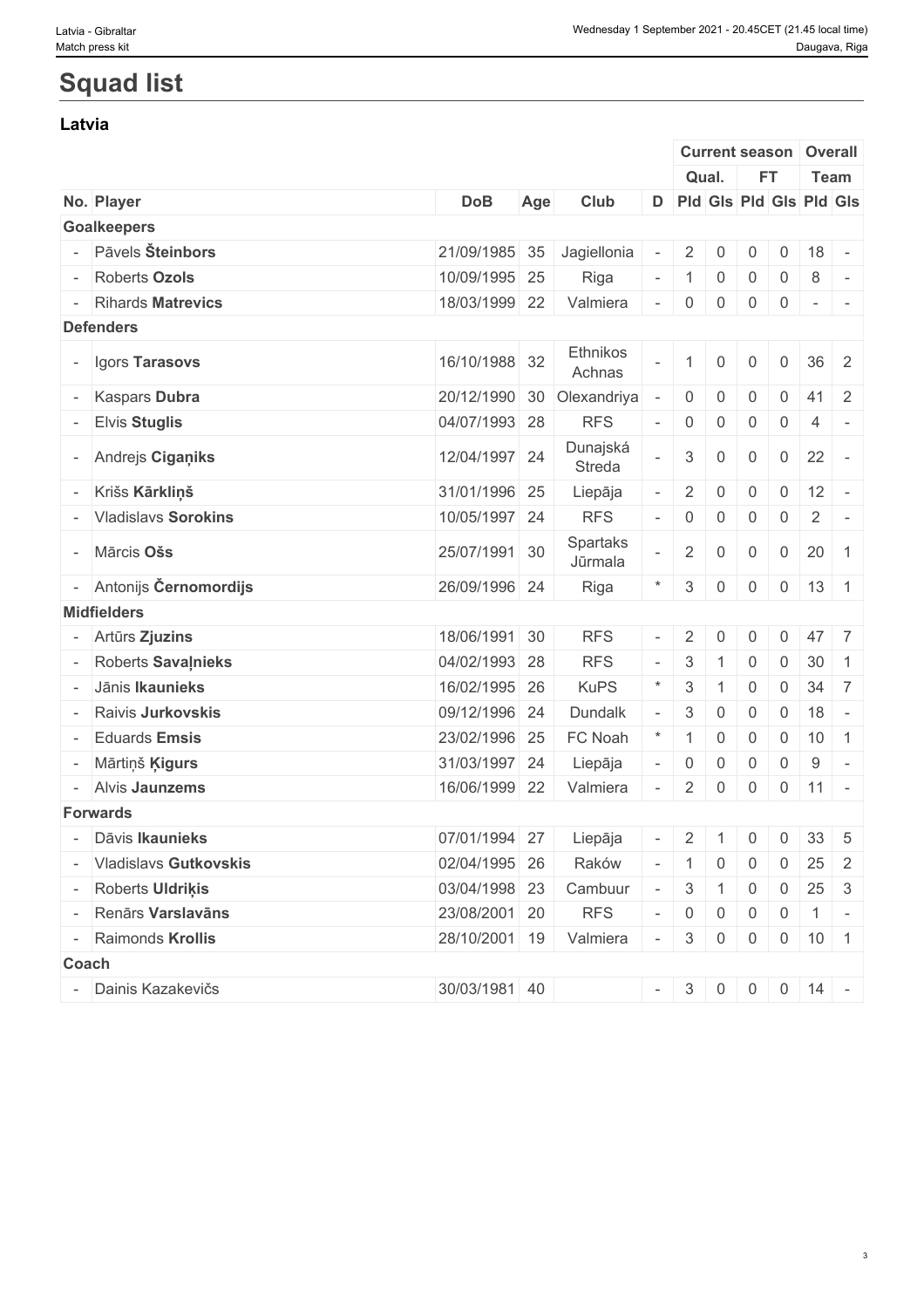#### **Gibraltar**

|                      |               |     |                             |                          |                           | <b>Current season</b> |                |                | Overall                        |  |
|----------------------|---------------|-----|-----------------------------|--------------------------|---------------------------|-----------------------|----------------|----------------|--------------------------------|--|
|                      |               |     |                             |                          |                           | Qual.                 | <b>FT</b>      |                | Team                           |  |
| No. Player           | <b>DoB</b>    | Age | Club                        |                          |                           |                       |                |                | D Pld Gls Pld Gls Pld Gls      |  |
| <b>Goalkeepers</b>   |               |     |                             |                          |                           |                       |                |                |                                |  |
| - Jamie Robba        |               |     | 26/10/1991 29 St Joseph's   |                          | $\overline{0}$            | 0                     | $\overline{0}$ | 0              | 8<br>$\sim$                    |  |
| - Dayle Coleing      | 23/10/1996 24 |     | Lincoln<br>Red Imps         |                          | $\overline{2}$            | $\overline{0}$        | $\mathbf 0$    |                | $0 \mid 11 \mid -$             |  |
| - Kyle Goldwin       | 24/04/1985 36 |     | Lincoln<br>Red Imps         |                          | $2^{\circ}$               | $\overline{0}$        | $\overline{0}$ | $\overline{0}$ | 19<br>$\sim$                   |  |
| <b>Defenders</b>     |               |     |                             |                          |                           |                       |                |                |                                |  |
| - Roy Chipolina      | 20/01/1983 38 |     | Lincoln<br>Red Imps         |                          | $\overline{2}$            | $\mathbf 0$           | 0              | $\overline{0}$ | $50 \quad 2$                   |  |
| - Joseph Chipolina   | 14/12/1987 33 |     | Lincoln<br>Red Imps         |                          | $\overline{0}$            | $\overline{0}$        | $\mathbf 0$    | $\overline{0}$ | 42 2                           |  |
| - Alain Pons         | 16/09/1995 25 |     | St Joseph's                 |                          |                           | $\overline{0}$        | 0              | 0              | 23<br>$\sim$                   |  |
| - Erin Barnett       | 02/09/1996 24 |     | St Joseph's                 |                          | $\mathbf{3}$              | $\overline{0}$        | $\overline{0}$ | $\overline{0}$ | 25                             |  |
| - John Sergeant      | 27/02/1995 26 |     | Lincoln<br>Red Imps         |                          | $\ensuremath{\mathsf{3}}$ | $\mathbf 0$           | $\mathbf 0$    | $\overline{0}$ | 37<br>$\sim$                   |  |
| - Ethan Jolley       | 29/03/1997 24 |     | Europa                      |                          | $\overline{2}$            | $\overline{0}$        | 0              | $\overline{0}$ | 10<br>$\overline{\phantom{a}}$ |  |
| <b>Scott Wiseman</b> | 09/10/1985 35 |     | Lincoln<br>Red Imps         |                          | $3\overline{3}$           | $\boldsymbol{0}$      | $\overline{0}$ | $\overline{0}$ | 21<br>$\overline{\phantom{a}}$ |  |
| <b>Ethan Britto</b>  | 30/11/2000 20 |     | Lincoln<br>Red Imps         |                          | $\overline{0}$            | $\overline{0}$        | $\mathbf 0$    | $\overline{0}$ | $ 11 $ -                       |  |
| - Louie Annesley     | 03/05/2000 21 |     | Blackburn                   |                          | $\overline{2}$            | $\mathbf 0$           | $\overline{0}$ | $\overline{0}$ | 19<br>$\overline{\phantom{a}}$ |  |
| - Aymen Mouelhi      | 14/09/1986 34 |     | St Joseph's                 |                          | $\overline{2}$            | $\overline{0}$        | 0              | 0              | $17 -$                         |  |
| - Jamie Bosio        | 27/03/1991 30 |     | Europa                      | $\overline{\phantom{a}}$ | $\overline{2}$            | 0                     | $\overline{0}$ | $\overline{0}$ | $4 -$                          |  |
| <b>Midfielders</b>   |               |     |                             |                          |                           |                       |                |                |                                |  |
|                      |               |     |                             |                          |                           |                       |                |                |                                |  |
| - Anthony Hernandez  | 03/02/1995 26 |     | Europa                      |                          | $\overline{0}$            | $\overline{0}$        | $\overline{0}$ | $\overline{0}$ | 23<br>$\overline{1}$           |  |
| - Graeme Torrilla    | 03/09/1997 23 |     | Lincoln<br>Red Imps         |                          | $\mathbf{1}$              | $\overline{0}$        | $\overline{0}$ | $\overline{0}$ | 8<br>$\overline{1}$            |  |
| - Julian Valarino    |               |     | 23/06/2000 21 St Joseph's   | $\sim$                   | 3                         | $\overline{0}$        | $\overline{0}$ | $\overline{0}$ | 5<br>$\sim$                    |  |
| - Kian Ronan         | 09/03/2001 20 |     | Lincoln<br>Red Imps         |                          | $2 \mid$                  | $\overline{0}$        | $\overline{0}$ | $\overline{0}$ | 8<br>$\sim$                    |  |
| - Mohamed Badr       | 25/11/1989 31 |     | Mons<br>Calpe               |                          | $\mathbf{1}$              | $\overline{0}$        | $\overline{0}$ |                | $0 \mid 11 \mid -$             |  |
| <b>Forwards</b>      |               |     |                             |                          |                           |                       |                |                |                                |  |
| - Jamie Coombes      | 27/05/1996 25 |     | Magpies                     |                          | $-1$ 0                    |                       | $\overline{0}$ | $\overline{0}$ | 19                             |  |
| - Reece Styche       | 03/05/1989 32 |     | Hednesford<br>Town          |                          |                           |                       | $\overline{0}$ |                | $0 \mid 14 \mid 2$             |  |
| - Kelvin Morgan      |               |     | 14/11/1997 23 St Joseph's - |                          |                           | $0 \mid 0$            | $\overline{0}$ |                | $0 \mid 1 \mid -$              |  |
| - Tjay De Barr       |               |     | 13/03/2000 21 Wycombe *     |                          |                           | $2 \mid 0$            | $\overline{0}$ |                | $0 \mid 24 \mid 2$             |  |
| Coach                |               |     |                             |                          |                           |                       |                |                |                                |  |
|                      |               |     |                             |                          |                           |                       |                |                |                                |  |
| - Julio Ribas        | 08/01/1957 64 |     |                             |                          |                           |                       |                |                | $-$ 3 0 0 0 27 -               |  |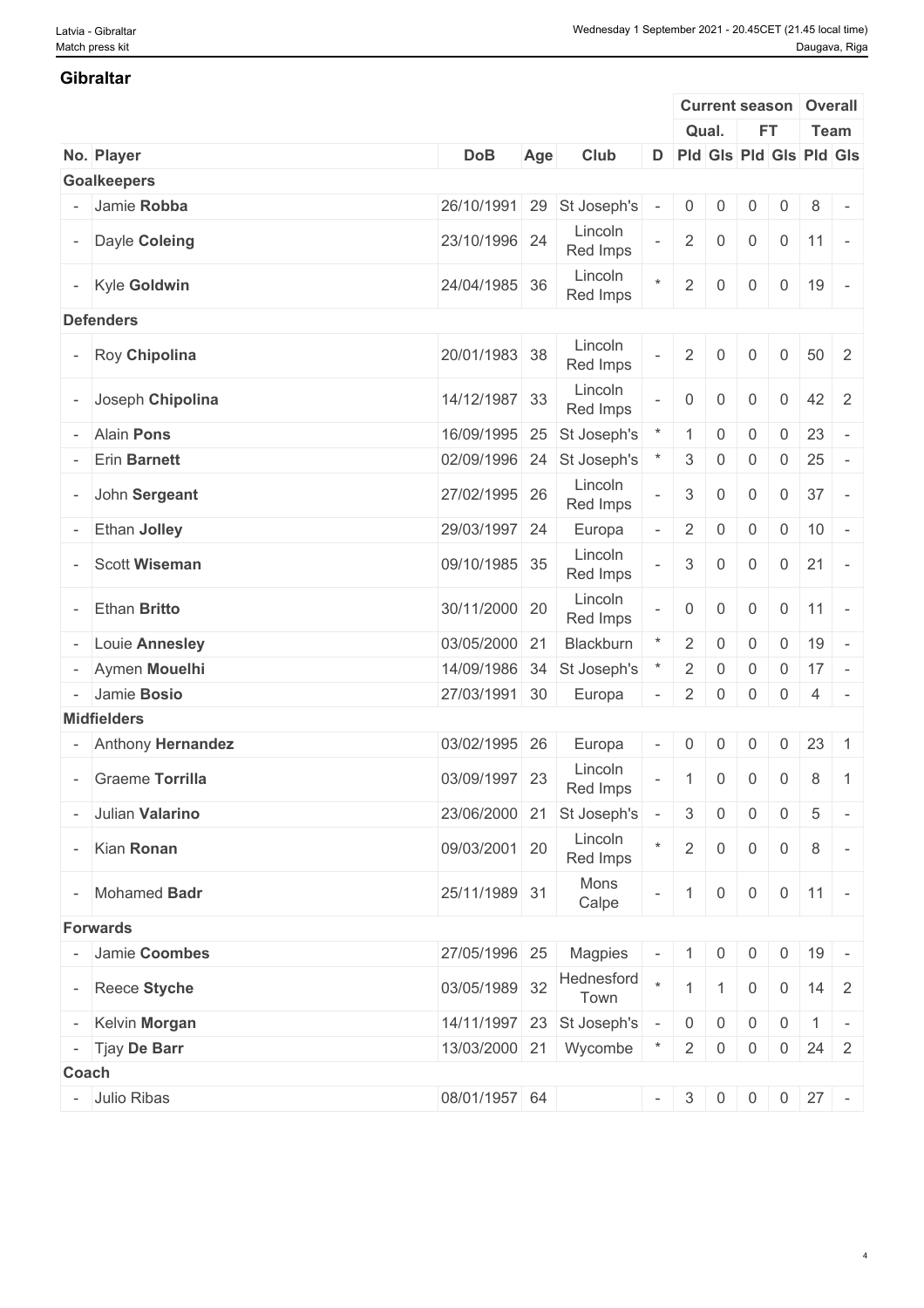# **Match officials**

| <b>Referee</b>                           | Pavel Orel (CZE)                       |  |
|------------------------------------------|----------------------------------------|--|
| <b>Assistant referees</b>                | Ivo Nadvornik (CZE), Kamil Hajek (CZE) |  |
| <b>Video Assistant Referee</b>           | Karel Hrubes (CZE)                     |  |
| <b>Fourth official</b>                   | Ondřej Berka (CZE)                     |  |
| <b>Assistant Video Assistant Referee</b> | Ondrej Pechanec (CZE)                  |  |
| <b>UEFA Delegate</b>                     | Sergiu Lisnic (MDA)                    |  |
| <b>UEFA Referee observer</b>             | Shmuel Shteif (ISR)                    |  |
|                                          |                                        |  |

### **Referee**

| Name                       | of birth<br>Date   | <b>UEFA</b><br>∖ matches |
|----------------------------|--------------------|--------------------------|
| <sup>1</sup> Orel<br>Paver | 1/10/1988<br>$  -$ | $\cap$<br>ັບ∠            |

### **FIFA Wold Cup matches involving teams from the two countries involved in this match**

No such matches refereed

### **Other matches involving teams from either of the two countries involved in this match**

| <b>Date</b> | Competition | <b>Stage</b><br>reached |                                    | <b>Home Away</b> | <b>Result</b> | <b>Venue</b> |
|-------------|-------------|-------------------------|------------------------------------|------------------|---------------|--------------|
| 06/07/2017  | <b>UEL</b>  | 1QR                     | Lincoln Red Imps FC AEK Larnaca FC |                  | . –           | Faro-Loulé   |
| 08/09/2019  | EURO        | QR                      | Switzerland Gibraltar              |                  | $4 - 0$       | Sion         |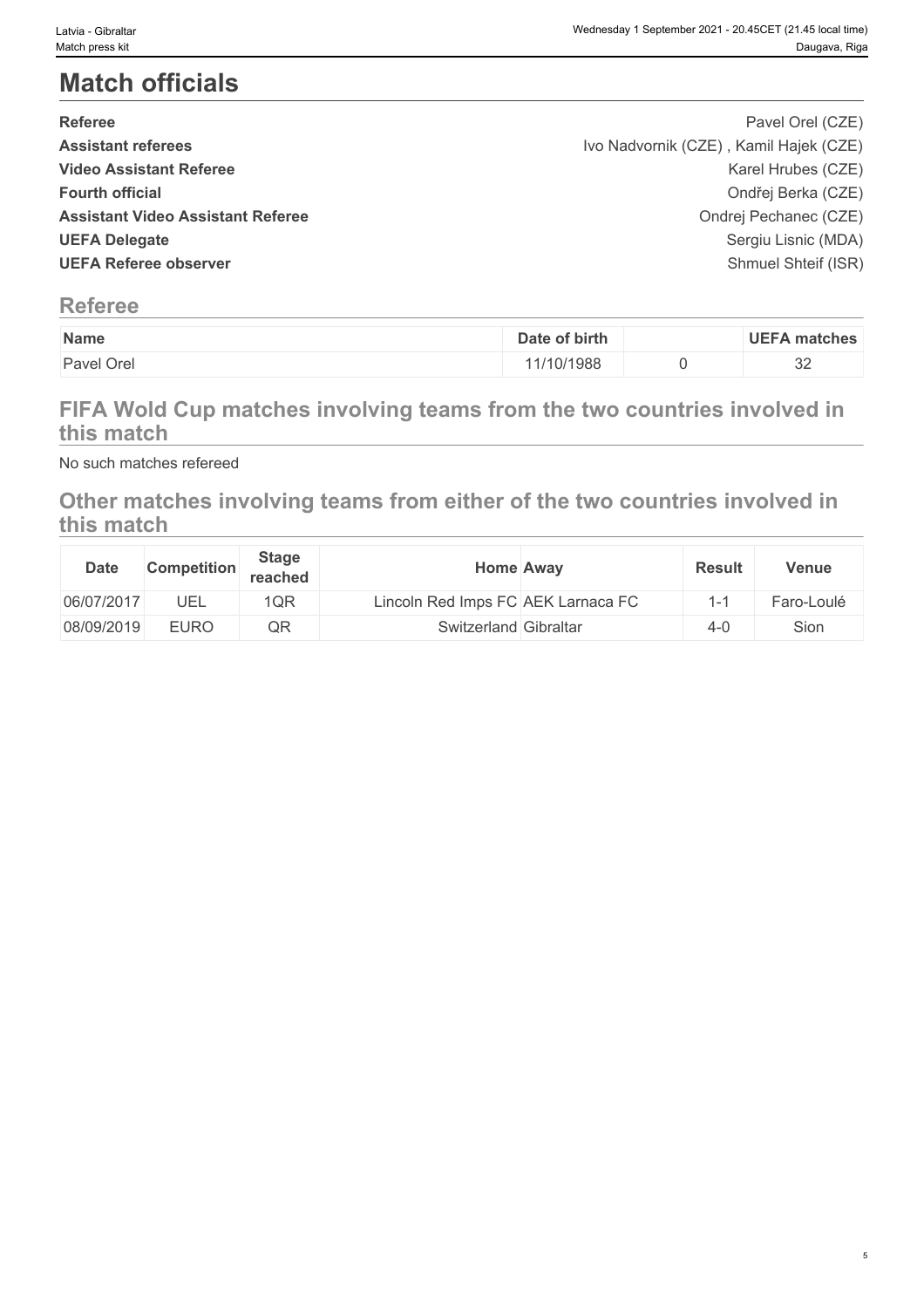# **Match-by-match lineups**

### **Latvia**

### **FIFA World Cup - Qualifying round**

#### **Group G**

| Team        | $ PId $ W $ D $ L $ GF GA Pts $ |                                                |  |                           |  |
|-------------|---------------------------------|------------------------------------------------|--|---------------------------|--|
| Turkey      |                                 | $3 \mid 2 \mid 1$                              |  | $0 \mid 10 \mid 5 \mid 7$ |  |
| Norway      |                                 | $3 \mid 2 \mid 0 \mid 1 \mid 4 \mid 3 \mid 6$  |  |                           |  |
| Netherlands |                                 | $3 \mid 2 \mid 0 \mid 1 \mid 11 \mid 4 \mid 6$ |  |                           |  |
| Montenegro  |                                 | $3 \mid 2 \mid 0 \mid 1 \mid 6 \mid 3 \mid 6$  |  |                           |  |
| Latvia      |                                 | $3 \mid 0 \mid 1 \mid 2 \mid 4 \mid 7 \mid 1$  |  |                           |  |
| Gibraltar   |                                 | $3 \mid 0 \mid 0 \mid 3 \mid 1 \mid 14 \mid 0$ |  |                           |  |

#### **Matchday 1** (24/03/2021)

#### **Latvia 1-2 Montenegro**

**Goals:** 1-0 J. Ikaunieks 40, 1-1 Jovetić 41, 1-2 Jovetić 83 **Latvia:** Šteinbors, M. Ošs, Tobers, Černomordijs, Kamešs (71 Jaunzems), J. Ikaunieks, Savaļnieks, Jurkovskis, Cigaņiks (81 D. Ikaunieks), Zjuzins (71 Kārkliņš), Uldriķis (81 Krollis)

#### **Matchday 2** (27/03/2021)

#### **Netherlands 2-0 Latvia**

**Goals:** 1-0 Berghuis 32, 2-0 De Jong 69 **Latvia:** Ozols, Černomordijs, Tobers, Kamešs (79 Savaļnieks), J. Ikaunieks (87 Krollis), Jurkovskis, Cigaņiks (85 Solovjovs), Fjodorovs, Zjuzins (46 Kārkliņš), Tarasovs, Uldriķis (46 Gutkovskis)

#### **Matchday 3** (30/03/2021)

#### **Turkey 3-3 Latvia**

**Goals:** 1-0 Kenan Karaman 2, 2-0 Hakan Çalhanoğlu 33, 2-1 Savaļnieks 35, 3-1 Burak Yılmaz 52 (P) , 3-2 Uldriķis 58, 3-3 D. Ikaunieks 79 **Latvia:** Šteinbors, M. Ošs, Emsis, Černomordijs, Tobers, J. Ikaunieks (65 D. Ikaunieks), Savaļnieks (94 Jaunzems), Jurkovskis, Cigaņiks (46 Kamešs), Fjodorovs, Uldriķis (73 Krollis)

#### **Matchday 4** (01/09/2021)

Latvia-Gibraltar

#### **Matchday 5** (04/09/2021)

Latvia-Norway

### **Matchday 6** (07/09/2021)

Montenegro-Latvia

#### **Matchday 7** (08/10/2021) Latvia-Netherlands

#### **Matchday 8** (11/10/2021) Latvia-Turkey

# **Matchday 9** (13/11/2021)

Norway-Latvia

#### **Matchday 10** (16/11/2021) Gibraltar-Latvia

**Gibraltar**

#### **FIFA World Cup - Qualifying round**

#### **Matchday 1** (24/03/2021)

**Gibraltar 0-3 Norway Goals:** 0-1 Sørloth 43, 0-2 Thorstvedt 45, 0-3 Svensson 57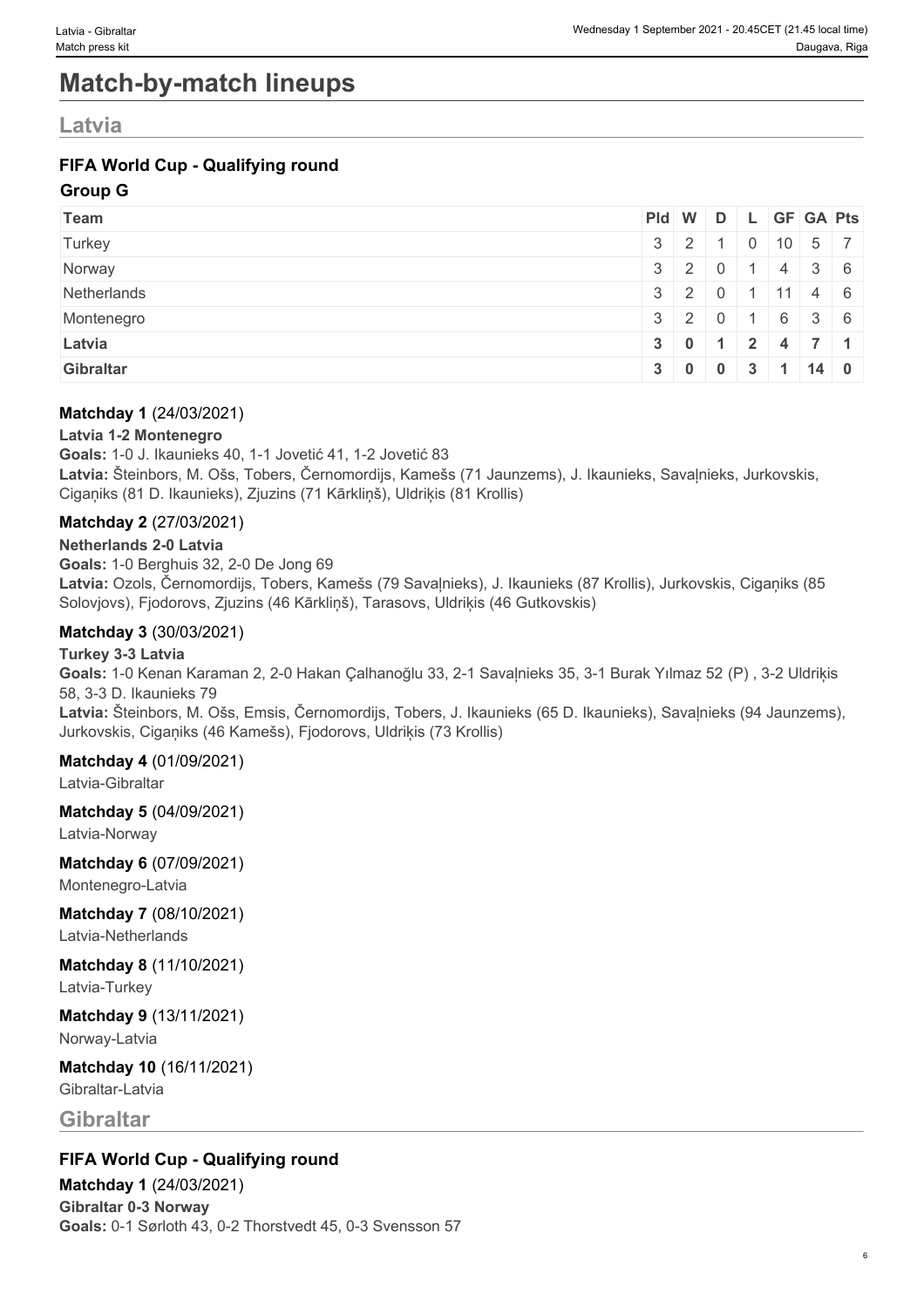**Gibraltar:** Coleing, Ronan (67 Bosio), Sergeant, Annesley (72 Barnett), Wiseman, L. Casciaro (78 Valarino), L. Walker, Olivero, R. Chipolina, Mouelhi, De Barr

#### **Matchday 2** (27/03/2021)

#### **Montenegro 4-1 Gibraltar**

**Goals:** 1-0 Bećiraj 25, 1-1 Styche 30 (P) , 2-1 Simić 43, 3-1 Tomašević 53, 4-1 Jovetić 80 **Gibraltar:** Goldwin, Jolley, Valarino (81 Wiseman), Sergeant, Moulds, Badr (46 J. Coombes), Styche (65 Borge), Pons (65 L. Walker), Barnett, E. Santos, Bosio (51 And. Hernandez)

#### **Matchday 3** (30/03/2021)

**Gibraltar 0-7 Netherlands**

**Goals:** 0-1 Berghuis 42, 0-2 De Jong 55, 0-3 Depay 61, 0-4 Wijnaldum 62, 0-5 Malen 64, 0-6 Van de Beek 85, 0-7 Depay 88

**Gibraltar:** Coleing (74 Goldwin), Jolley (81 Moulds), Sergeant, Annesley (74 Torrilla), Wiseman, L. Casciaro (81 Valarino), Ronan (41 Barnett), L. Walker, R. Chipolina, Mouelhi, De Barr

**Matchday 4** (01/09/2021)

Latvia-Gibraltar

**Matchday 5** (04/09/2021) Gibraltar-Turkey

**Matchday 6** (07/09/2021) Norway-Gibraltar

**Matchday 7** (08/10/2021) Gibraltar-Montenegro

**Matchday 8** (11/10/2021) Netherlands-Gibraltar

**Matchday 9** (13/11/2021) Turkey-Gibraltar

**Matchday 10** (16/11/2021) Gibraltar-Latvia